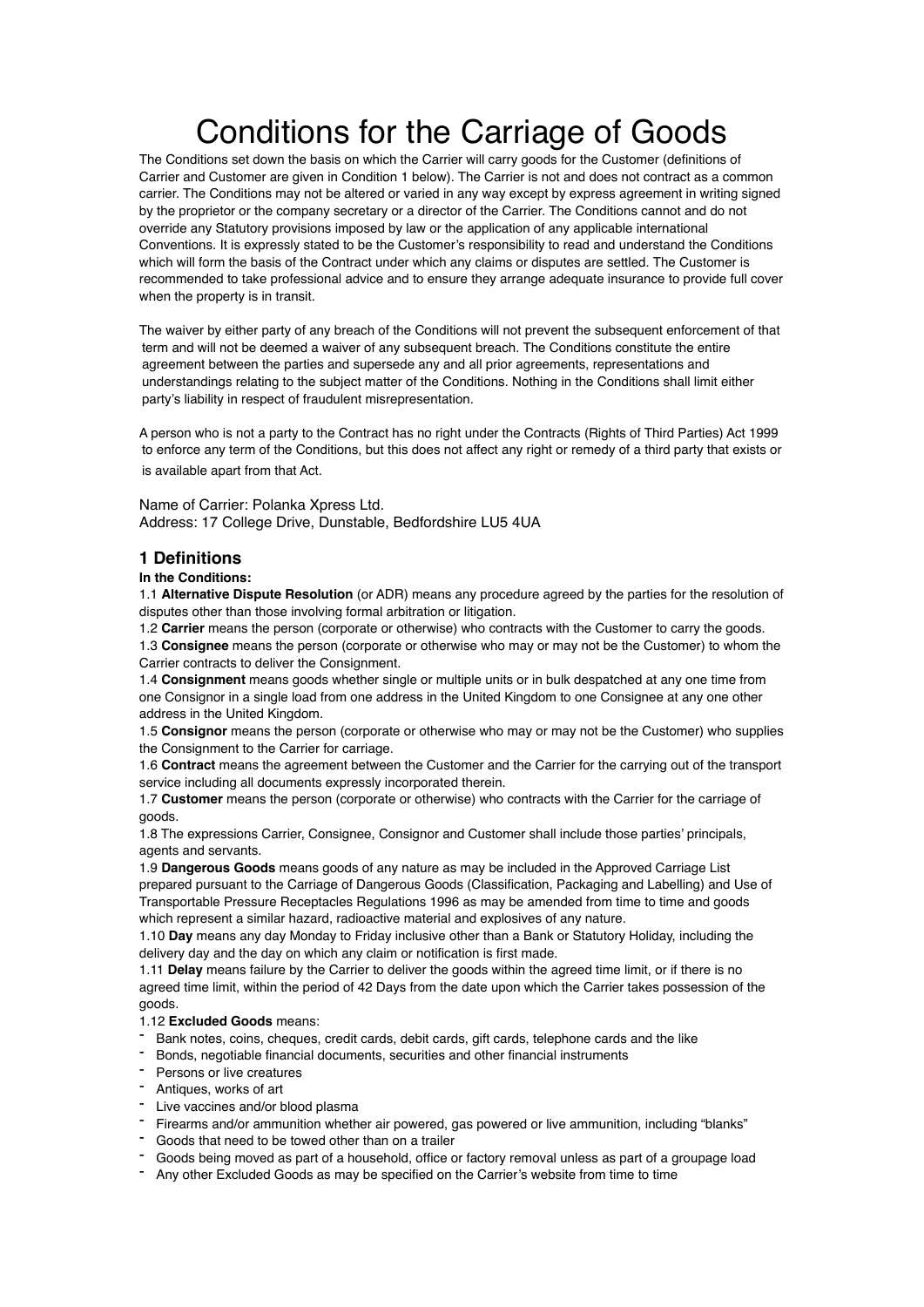#### 1.13 **High Risk Goods** means:

- Precious stones or precious metals or articles made of or containing precious stones or precious metals
- Non-ferrous metals in raw scrap bar or ingot or similar form
- Computer equipment, software & accessories including but not limited to server, desk-top, lap-top, tablet, palm-top and similar portable computer equipment, system boards, memory boards, microchips, integrated circuit boards, microcontrollers, hard disks, disk drives, memory SIMMS, memory DIMMS, central processing units, CD ROM drives, PCMIA cards and similar electronic data storage and/or processing equipment for use with computers
- Mobile, cellular, WAP and other portable telephone equipment and/or similar and/or associated goods
- Photographic equipment and accessories
- Audio/visual equipment
- Wine and/or spirits including but not limited to champagne
- Cigars, cigarettes and tobacco
- Footwear, furs and ready made garments
- Any other High Risk Goods as may be specified on the Carrier's website from time to time

1.14 **Loss** means the actual loss of the goods or failure by the Carrier to deliver the goods within 21 Days of the agreed time limit for delivery or, if there is no agreed time limit, within 42 Days from the date on which the Carrier took possession of the goods.

1.15 **Owners Risk** means that the goods are held upon terms that the Carrier shall not be liable for any Loss of whatsoever nature and howsoever caused including negligence in relation to the goods or as a consequence of the goods being in the Carrier's possession. The Customer will indemnify the Carrier against

all claims that may be made against the Carrier arising from the carriage, retention or storage of such goods.

# 2 Principal parties and sub-contractors

2.1 The Customer contracts as the legal owner of the goods or as the authorised agent of such legal owner in which case the Customer warrants that he has the authority to accept these Conditions on behalf of the legal owner.

2.2 Unless written instructions to the contrary are received from the Customer, the Carrier may sub-contract carriage of any part of the Consignment or carriage of the whole of the Consignment.

2.3 Where carriage of any Consignment or any part of a Consignment is sub-contracted to a sea, air or rail carrier then the liability of the Carrier and of any sub-contractor shall be limited and/or excluded in accordance with the conditions of carriage of that sub-contractor or as provided for by statute or international convention. 2.4 Notwithstanding the provisions of the Condition 2.2, the Carrier may not sub-contract the carriage of Dangerous Goods without the prior written consent of the Customer.

2.5 Where any part or the whole of the carriage has been sub-contracted as provided for in Condition 2.2 above, such sub-contractors shall have the benefit of these Conditions of Carriage and shall be under no greater liability to the Customer than or in addition to that of the Carrier under the Contract and the Customer agrees with the Carrier that no claim shall be made against a sub-contractor in addition to or in excess of the limitations and/or exclusions of liability as set out in the Conditions.

# 3 Loading and unloading

3.1 The Carrier shall not be required to provide additional services other than the service for the carriage of the Consignment from the designated place of collection to the designated place of delivery unless any such service has been requested by the Customer and agreed by the Carrier in writing, prior to collection or delivery being made.

3.2 The Customer shall be responsible for providing any specialist labour and safely operating any equipment that may be required for loading the Consignment on or unloading the Consignment from the vehicle unless arrangements to the contrary are agreed in writing between the Carrier and the Customer prior to despatch and these Conditions shall apply during such loading and/or unloading; see also Condition 7.7.

3.3 The Carrier shall not be liable for any loss or damage caused as a result of its use of defective equipment supplied by the Consignee or Consignor and the Customer shall indemnify the Carrier against any claim made against the Carrier in respect of such loss or damage including claims in respect of death or personal injury. 3.4 The Carrier shall not be liable for any injury death loss or damage caused as a result of negligent acts committed by the Consignor or Consignee or their servants or agents in assisting with loading and/or unloading and the Customer shall indemnify the Carrier against any claim made against the Carrier in respect of such loss or damage including claims for death or personal injury.

3.5 The Carrier will endeavour to make the Consignment reasonably accessible on the vehicle at the place designated for delivery.

3.6 The Customer shall make available to the Carrier upon request details of any risk assessments which may have been carried out at the collection and/or delivery addresses. The responsibility for carrying out such risk assessments shall be that of the Customer and not of the Carrier.

3.7 At the sole discretion of the Carrier, the Customer shall pay the Carrier if any waiting time and/or additional and/or wasted travelling time is incurred by the Carrier in excess of 60 minutes for vehicles exceeding 3.5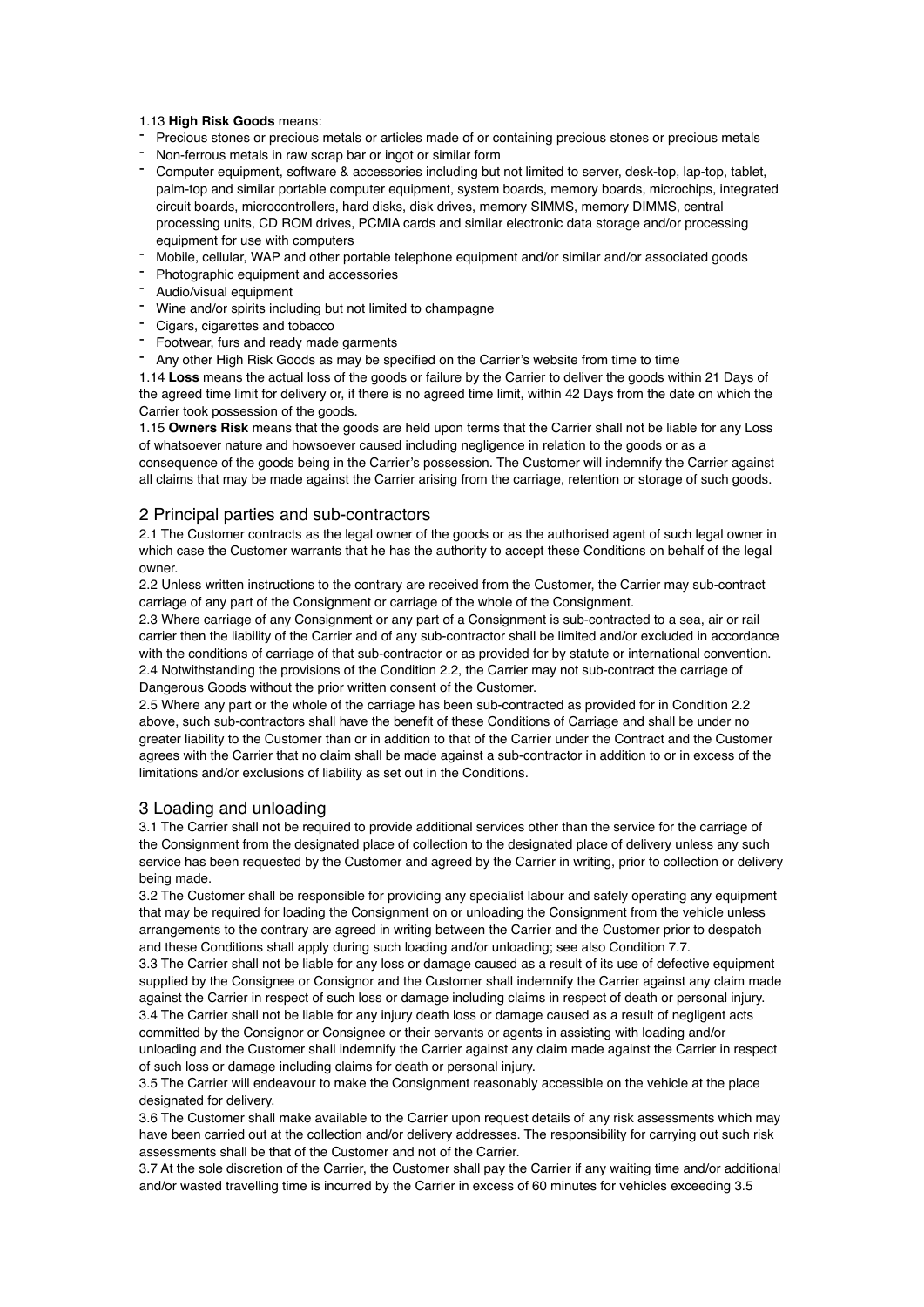Tonnes Maximum Gross Weight or in excess of the first 30 minutes for vehicles up to 3.5 Tonnes Maximum Gross Weight, due to:

- a the Carrier being prevented from entering the Customer's/Consignor's site/premises, at a time that the Customer/Consignor has indicated either specifically or by inference to the Carrier that access will be available, by a cause beyond the Carrier's control including but not limited to strike, lockout, general or partial stoppage or restraint of labour or fire, explosion or evacuation at/of the Customer's/Consignor's site/ premises;
- b the Carrier's legitimate health and safety concerns such as threatening and/or abusive behaviour towards the Carrier, dangerous, aggressive or unrestrained animals, any breaches by the Customer/Consignor/ Consignee of prevailing Health and Safety legislation and/or similar legislation;
- c the Customer's/Consignor's site/premises being closed as a result of confiscation, destruction, damage or closure by order of any Government, Government Agency, Local Authority, the police or the consequence of confiscation, seizure or forfeiture under legal process;
- d part or all of a Consignment including relevant accompanying documentation not being packed and/or ready for loading onto the Carrier's vehicle at the time agreed;
- e any specialist equipment and/or labour necessary for loading part or all of the Consignment onto the Carrier's vehicle not being safe to use or being unavailable for any reason at the time agreed;
- f the Carrier's vehicle being delayed from leaving the Customer's/Consignor's/Consignee's site/premises due to the positioning of another vehicle, equipment, stock or other goods owned by or in the custody or control of the Customer, the Consignor and/or the Consignee and/or any other visitor to their site/premises;
- g insufficient, improper or incorrect packing, palletising, packaging, wrapping, labelling or addressing (unless the Carrier has contracted to provide this service);
- h the Carrier being prevented from entering the Consignee's site/premises, at a time that the Customer/ Consignor has indicated either specifically or by inference to the Carrier that access will be available, by a cause beyond the Carrier's control including but not limited to:
- i strike, lockout, general or partial stoppage or restraint of labour or fire, explosion or evacuation at/of the Consignee's site/premises;
- ii the Consignee's site/premises being closed as a result of confiscation, destruction, damage or closure by order of any Government, Government Agency, Local Authority, the police or the consequence of confiscation, seizure or forfeiture under legal process;
- iii error, act, omission, mis-statement or mis-representation by the Customer/Consignor or other owner of the goods or by servants or agents of either of them;
- iv the Consignee's site/premises being closed for business (or closed to vehicles) between the hours of 08.00 hrs and 18.00 hours on any Day unless prior written notice has been given to the Carrier by the Customer/Consignor;
- i the Carrier being delayed or prevented from delivering to/unloading part or all of the Consignment at the Consignee's site/premises as a consequence of the absence of safe and/or adequate access or unloading facility (including the absence for any reason of any specialist equipment or labour necessary for unloading part or all of the Consignment from the Carrier's vehicle).

For vehicles exceeding 3.5 Tonnes Maximum Gross Weight, after the first 60 minutes waiting time will be charged by the Carrier at the single-crewed rate of £50.00 per hour or at the higher rate of £100.00 per hour where collection, carriage and/or delivery and/or the nature of the Consignment requires the use of a co-driver i.e. when the Carrier's vehicle is of necessity double-crewed (the Customer will be charged on a pro-rata basis for excess periods of less than an hour).

For vehicles up to 3.5 Tonnes Maximum Gross Weight, after the first 30 minutes waiting time will be charged by the Carrier at the single-crewed rate of £35.00 per hour or at the higher rate of £70.00 per hour where collection, carriage and/or delivery and/or the nature of the Consignment requires the use of a co-driver i.e. when the Carrier's vehicle is of necessity double-crewed (the Customer will be charged on a pro-rata basis for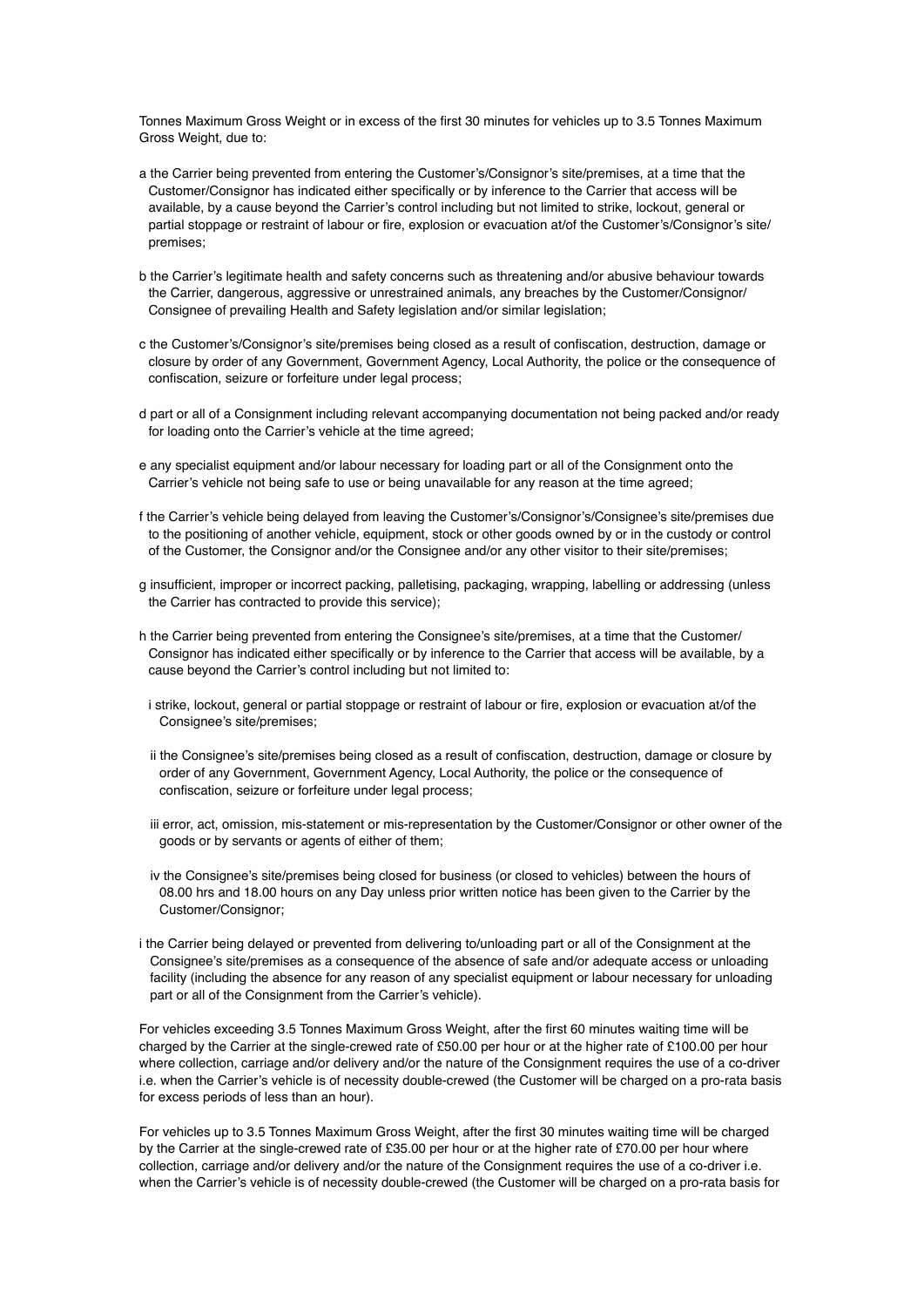excess periods of less than an hour).

#### 4 Dangerous and Excluded Goods

4.1 The Contract for the carriage of Dangerous Goods shall be voidable by the Carrier and the Carrier shall have no liability unless, prior to loading, the Carrier receives precise and correct identification of the substances in writing and has agreed to accept the same for carriage. Transport Emergency Cards ("Tremcards") must be provided to the Carrier in the form prescribed by the appropriate Statutory authority giving details of each and every substance the Carrier is requested to carry. Written information must be provided by the Customer in respect of goods classified as "Dangerous" and where a "Tremcard" is not required by Statute. "Tremcards" or other written notification provided by the Customer must accompany each and every Consignment.

4.2 The Customer shall be responsible for ensuring that such substances are properly and safely packaged and labelled with the identities of the substances and all other relevant information as specified by any Statutory requirements for the time being in force.

4.3 The Customer shall be responsible for and indemnify the Carrier against any loss or damage and claims made upon the Carrier in respect of any injury to and/or death of persons or damage to property arising from the non-compliance by the Customer or the Consignor with any of the provisions of the Conditions in as far as they relate to the carriage of Dangerous Goods, unless the Customer proves that the loss, damage or injury and/or death was due to the negligence of the Carrier.

4.4 The Carrier must be advised at the earliest opportunity if any consignment or part of a consignment consists of Excluded Goods. The Contract for the carriage of Excluded Goods shall be voidable by the Carrier and the Carrier shall have no liability unless, prior to loading, the Carrier receives precise and correct identification and valuation of the Excluded Goods in writing and has explicitly agreed in writing to accept the same for carriage.

4.5 Where the Customer has not fully complied with Condition 11.3 below, the Customer shall "hold harmless" the Carrier i.e. the Customer shall be responsible for and indemnify the Carrier against any loss or damage and claims made upon the Carrier in respect of any injury to and/or death of persons or damage to property arising from the carriage of Excluded Goods.

## 5 Consignment notes/receipts/photos

5.1 The Carrier and/or its sub-contractor shall, if requested, sign a document acknowledging receipt for the carriage of the quantity and description of the Consignment loaded on to the Carrier's and/or sub-contractor's vehicle, to the extent this can be determined by visual external inspection. Such receipt shall not be evidence as to accuracy of the condition, weight, quantity nor declared nature of the goods said to comprise the Consignment at the time the receipt document is signed by the Carrier and/or its sub-contractor. The burden of proof in the event of dispute is the responsibility of the Customer.

5.2 If requested by the Customer, the Carrier or its sub-contractor shall use its best endeavours to obtain a signed receipt of delivery of the Consignment from the Consignee. Alternatively, at the Carrier's or its subcontractor's absolute discretion, a photo will be taken of the Consignment unloaded at the place of delivery and such photo including any electronic copy shall be conclusive evidence of proper delivery by the Carrier or its sub-contractor. Such receipts and/or photo will be returned as an electronic copy to the Customer as proof of delivery, unless otherwise agreed in writing by the Customer. Such receipts and/or photo including electronic copies shall be conclusive evidence of proper delivery by the Carrier and/or its sub-contractor. 5.3 At the Carrier's absolute discretion, the Carrier and/or its sub-contractor may obtain its own signed receipt of delivery of the Consignment from the Consignee and/or take a photo of the Consignment unloaded at the place of delivery. Such receipts and/or photo including electronic copies shall be conclusive evidence of proper delivery by the Carrier and/or its sub-contractor.

## 6 Carrier's responsibility

6.1 Goods are accepted by the Carrier for carriage at 'Owner's Risk' where the Carrier is able to show that the Customer has explicitly agreed to the carriage of the goods at 'Owner's Risk'. In that event, the Carrier shall not be liable for Loss damage or Delay to the goods no matter howsoever or by whomsoever caused and the Customer agrees to indemnify the Carrier against any claims made by any Third Party in respect of the goods carried.

6.2 Subject to the provisions of Condition 6.1 above the Carrier's responsibility for the Consignment shall commence when the Carrier takes physical control of the Consignment at the point of collection or by receiving the same at the Carrier's premises.

6.3 The Carrier's responsibility for the Consignment shall end when the Carrier or its sub-contractor relinquishes physical control of the Consignment at the proper place of delivery or the Consignment is presented at the proper place of delivery within normal business hours allowing sufficient time for unloading. 6.4 If it has been agreed that the Consignee will collect the goods from the Carrier's premises or if the Carrier is prevented from making delivery at the Consignee's site/premises as a consequence of the absence of a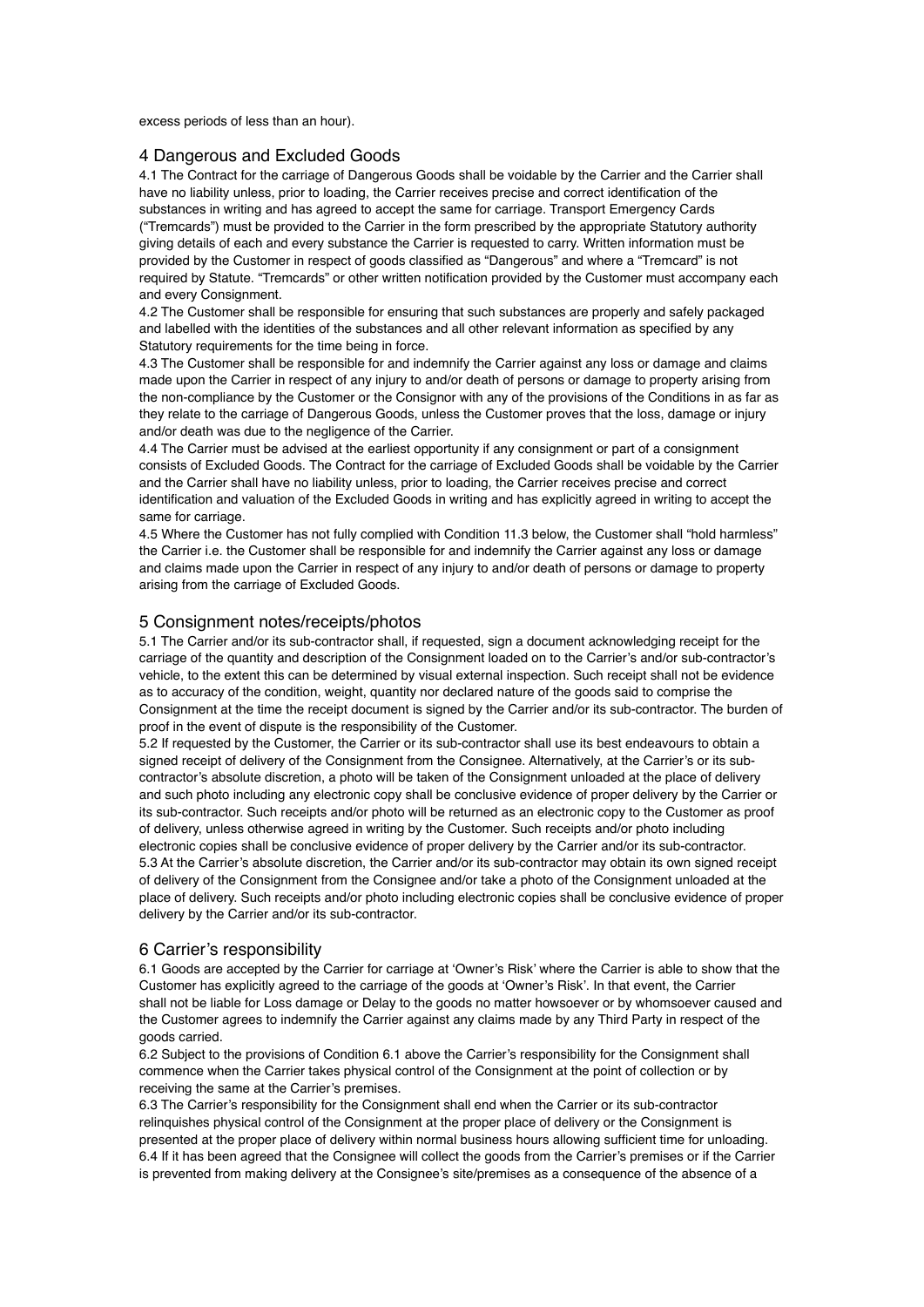safe and/or adequate access or unloading facility then the Carrier's responsibility for the goods shall end at the expiration of 24 hours after notice by letter, telephone, text message or e-mail or other agreed method of communication of the availability of the goods has been given to the Consignee and/or the Consignor. 6.5 At any time during the term of the Contract the Customer may request or the Carrier may recommend variations to the service and/or variations to any other matters covered by the Contract. The Carrier shall investigate the likely impact of any such requested or recommended variations upon the service, the charge for the service and other aspects of the Contract and shall report promptly to the Customer. Neither party shall be obliged to agree to any requested or recommended variations but neither party shall withhold its agreement unreasonably. Until such time as any variations to the Contract resulting therefrom have been mutually agreed in writing, the parties shall continue to perform their respective obligations without taking account of the requested or recommended variations.

6.6 The Carrier will use all reasonable efforts to deliver within the time specified for delivery but unless otherwise agreed these are estimates only and time is not of the essence.

6.7 Unless agreed otherwise by the Carrier, the Consignment shall only be delivered to the address specified by the Customer/Consignor at the time of booking and the Carrier reserves its right to vary its charges in respect of any alteration to the delivery address by the Customer/Consignor.

## 7 Carrier's charges

7.1 The Carrier's charges shall be payable by the Customer provided always that, when the goods are consigned 'carriage forward', the Consignee shall have primary responsibility for the payment of the carriage charges but the Customer shall pay such charges in the event of default by the Consignee and the Carrier shall not be required to take any steps to obtain payment from the Consignee other than a written request for payment within the Carrier's usual credit terms.

7.2 Notwithstanding any claim which the Customer may have against the Carrier, the Carrier's charges for carriage and any other services incidental to the carriage chargeable under the Contract shall be payable by the Customer on a "net 30 days end of month" basis unless otherwise agreed in writing. Should the charges not be paid within such a period, then the Carrier shall be entitled to interest at the rate of 8 per cent above the base rate of the Bank of England prevailing at the date of invoice, calculated on a daily basis.

7.3 Should the Carrier's charges for carriage and any other services incidental to the carriage chargeable under the Contract not be paid by the Customer by the date that payment to the Carrier is due, then the Carrier shall be entitled to add administration/compensation charges for late payment commencing the day after payment to the Carrier was due, as permitted by the Late Payment of Commercial Debts (Interest) Act 1998 and any subsequent legislation.

7.4 In addition to the carriage charges agreed with the Customer, the Carrier shall be entitled to charge for waiting time and/or additional and/or wasted travelling time as set out in Condition 3.7.

7.5 In addition to the carriage charges agreed with the Customer, the Carrier shall be entitled to add any parking charges and/or tolls and/or congestion charging zone charges and/or emission zone and/or environmental zone charges incurred, at cost.

7.6 In addition to the carriage charges agreed with the Customer, the Carrier shall be entitled to add a subsistence charge of £70.00 per night where carriage involves a journey or combination of journeys exceeding 350 miles one way.

7.7 In addition to the carriage charges agreed with the Customer, the Carrier shall be entitled to add a "handball" charge where part or all of a Consignment needs to be loaded and/or unloaded by hand and this has not been disclosed to the Carrier by the Customer prior to the Carrier quoting its price to the Customer. 7.8 All charges quoted are exclusive of value added tax and all other duties and/or taxes which may become due or payable from time to time and shall be added as appropriate by the Carrier to invoices at the rate applicable at the date of invoice.

7.9 When requested, the Carrier shall provide the Customer with a quotation for the carriage of the Consignment in question and such quotation shall be valid for a period of 7 days or such other period as the Carrier may specify. The Carrier shall provide written quotations to the Customer upon request. All bookings for carriage of goods are subject to acceptance by the Carrier and the Carrier reserves the right to refuse to accept any booking. All bookings are subject to the terms and conditions of the Conditions, shall be deemed to be a separate and independent Contract and the Carrier reserves the right to amend any booking at any time upon notice to the Customer. Further charges such as waiting time are chargeable in addition to any standard quotation provided by the Carrier.

7.10 The payment terms of and charges paid to the Carrier are confidential and the Customer shall take all reasonable steps to ensure that such terms remain confidential. The Customer may not disclose the terms or make any public announcement about the relationship the parties have entered into without the prior written agreement of the Carrier, save for any disclosure required by law or by a statutory or regulatory body with power to order such disclosure.

7.11 In the event of cancellation by the Customer of any booking for carriage of goods once the Carrier's vehicle is en-route to or has arrived at the collection point, the Customer shall pay to the Carrier the full price actually quoted (or the price that would have been quoted using the Carrier's usual scale of charges at that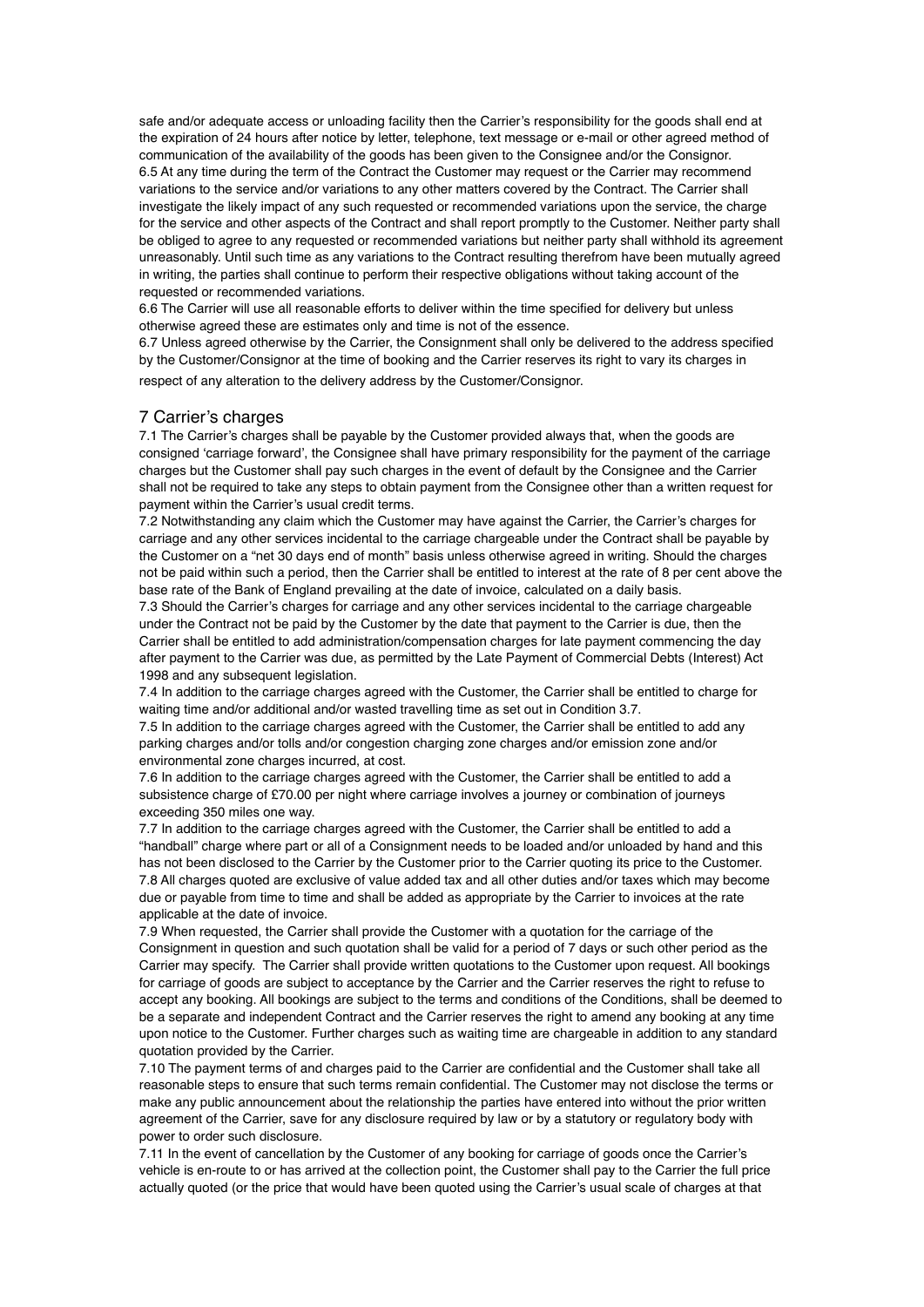time if no quote has been provided); in the event of cancellation by the Customer of any booking for carriage of goods less than 24 hours prior to the agreed collection time of the Consignment but before the Carrier's vehicle is en-route to or has arrived at the collection point, the Customer shall be liable to the Carrier for the Carrier's cancellation charge of £30.00 for vehicles not exceeding 3.5 Tonnes Maximum Gross Weight and of £100.00 for vehicles exceeding 3.5 Tonnes Maximum Gross Weight.

## 8 Disposal of the goods by the Carrier

8.1 In the event that the Carrier is unable for any reason beyond its reasonable control to deliver the Consignment in accordance with the Contract, the Carrier shall seek further instructions from the Customer. The Carrier's reasonable additional charges for retaining the goods pending the arrival of such further instructions and for carrying out those instructions shall be chargeable to and paid by the Customer. 8.2 Subject to the provisions contained in Condition 8.2 (a) to (c) below, where the Carrier is unable to obtain further instructions from the Customer in accordance with Condition 8.1, the Carrier may sell the goods provided that such sale is permitted by law. Payment or tender of the net proceeds to the Customer after deductions of all costs of and charges for carriage, other services incidental to the carriage chargeable under the Contract, storage and disposal and expenses in relation to the goods shall (without prejudice to any claim or right which the Customer may have against the Carrier otherwise arising under the Conditions) discharge the Carrier from all liability in respect of such goods, their carriage and storage.

- a The goods may not be sold unless the Carrier shall have made reasonable efforts (having regard, if appropriate, to the perishable nature of the Consignment) to notify the Customer of the Carrier's intention to sell the goods. The goods may then be sold unless within reasonable time (such time to be specified in the notice) the Customer shall have arranged to collect the goods or given instructions for their disposal and have paid, without prejudice, all outstanding charges as referred to in this Condition including any warehousing charges which may have been incurred during the time that the goods have been retained.
- b Pending the expiry of such periods of notice as aforesaid and of disposal of the goods under these provisions the Carrier shall at the expense of the Customer have authority to arrange proper storage of the Consignment. During such period of storage the goods will be held at "Owner's Risk" and the Carrier shall not be liable for loss of or damage to the goods howsoever caused.
- c In the event of a sale under this Condition the Carrier shall do what is reasonable to obtain the market value of the Consignment (subject to any unavoidable deterioration thereof). If the goods have no market value, then the Carrier may dispose of them subject to compliance with all legal requirements in force in respect of such goods.

8.3 Subject to the provision of Condition 8.1 above, and in circumstances in which the Carrier is unable to obtain further written instructions, the Carrier may, in respect of Dangerous Goods only, at his sole discretion dispose of the goods or return them to the Customer. Where such action is taken by the Carrier, it shall comply with all prevailing legal requirements that may be in force in respect of the goods. Any such action taken by the Carrier under this Clause shall be at the sole risk and expense of the Customer.

#### 9 Liability for Loss, damage or Delay

9.1 The Customer acknowledges and agrees that the Conditions excluding or restricting any liability of the Carrier are reasonable having regard to the existence of alternatives and other carriers available to it. 9.2 Subject to the Conditions the Carrier shall be liable for:

- a Loss of or damage to the goods in a Consignment occurring whilst the Carrier has responsibility for the Consignment in accordance with Condition 6 above;
- b subject to Conditions 9.6 and 10.2, any Delay in the carriage of any goods in a Consignment arising solely from the negligence of the Carrier.

9.3 The Carrier's liability is restricted to the financial limits imposed under Condition 10 of the Conditions unless otherwise agreed in writing between the contracting parties prior to the transit commencing. 9.4 The Carrier shall not be liable for whatsoever reason for Loss of or damage to, or mis-delivery or loss arising from any Delay in respect of: Excluded Goods as listed under Condition 1.14, stamps, prepaid phone cards, legal or business documents, explosives, chilled frozen or other perishable goods, or anything of a similar nature unless:

i the Carrier has agreed in writing to carry such goods at the specific request of the Customer prior to commencement of the transit;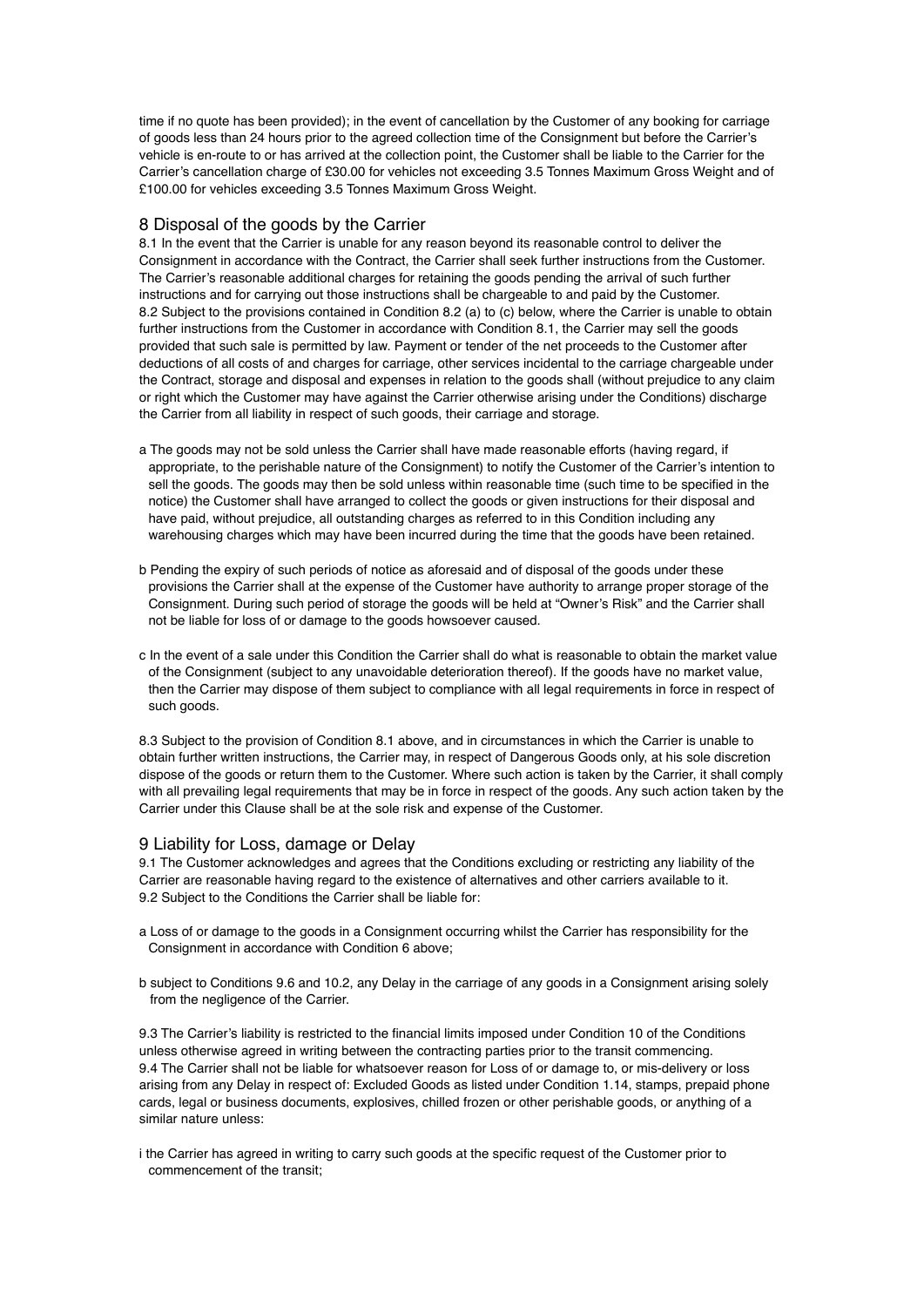- ii the Customer has agreed to reimburse the Carrier with all additional costs necessarily incurred as a direct result of the Carrier agreeing to carry such goods;
- iii the Loss or damage or Delay has been proved to have been solely caused by the negligence of the Carrier and/or his agents and/or his servants.
- 9.5 The Carrier shall be relieved of all liability if Loss, damage or Delay arises from the effect of:
- a any consequence of war, invasion, act of foreign enemy, hostilities or war like operation or operations whether war be declared or not, military or usurped power, revolution, insurrection, rebellion, civil war or any act of foreign power;
- b confiscation, expropriation, requisition, seizure, embargo, nationalisation, destruction or damage by or under the order of any government/government agency, public or local authority or the consequence of inadequate or inaccurate documentation confiscation, seizure or forfeiture under legal process;
- c error, act, omission, mis-statement or mis-representation by the Customer or other owner of the goods or by servants or agents of either of them;
- d inherent liability due to wastage/shortage in bulk or weight, evaporation, ordinary leakage, latent defect or inherent defect, vice or natural deterioration of the goods;
- e any special handling and/or load restraint requirements in respect of the goods which have not been notified to the Carrier;
- f defective, insufficient, inadequate or improper packaging and/or insulation, unless the Carrier has contracted to provide this service and the Customer has also provided a sufficient quantity of suitable packaging materials to the Carrier (bearing in mind the nature and quantity of the Consignment) prior to collection of the Consignment by the Carrier;
- g insufficient, inadequate or improper labelling or addressing, unless the Carrier has contracted to provide this service;
- h riot, civil commotion assuming the proportions of or amounting to an uprising, strike, lock-out, labour disturbance or dispute, work to rule or other general or partial stoppage or restraint of labour from whatever cause;
- i defect of any equipment supplied by the Customer under Condition 3.2 or any negligence of the Customer's agents or servants;
- j delay in providing to the Carrier safe and/or adequate access and/or delivering instructions in accordance with Condition 6.4:
- k fraud or dishonesty on the part of the Customer, Consignor, Consignee or owner or of their servants or agents in respect of all or any part of the Consignment;
- l vermin, wear & tear, gradual deterioration, inherent vice, ordinary loss of volume;
- m contamination of part of the Consignment by any other part of the Consignment;
- n depreciation or deterioration or variation in temperature unless caused by an accident to the Carrier's vehicle;
- o climatic or atmospheric conditions or extremes of temperature;
- p mechanical or electrical derangement oxidation, discolouration or rust of part or all of the Consignment unless caused by fire or accident to the carrying vehicle;
- q ionising radiations from or contamination by radioactivity from any nuclear fuel or from any nuclear waste or from the combustion of nuclear fuel;
- r the radioactive, toxic, explosive or other hazardous or contaminating properties of any nuclear installation, reactor or other nuclear assembly or nuclear component thereof;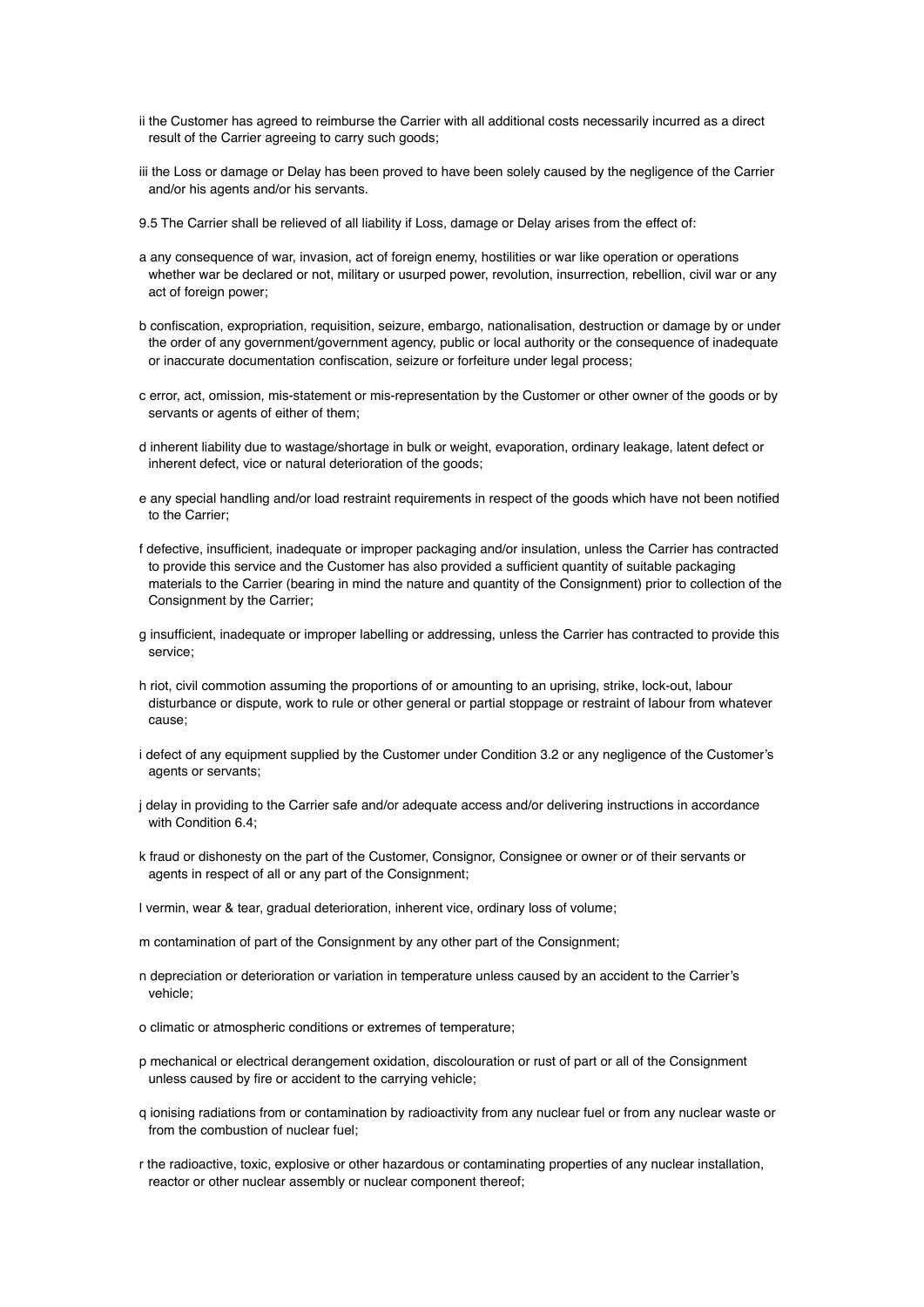s any weapon or device dispersing radioactive material and/or ionising radiation or using atomic or nuclear fission and/or fusion or other like reaction

t pressure waves caused by aircraft or any other aerial devices travelling at sonic or supersonic speeds;

- u any consequence whatsoever resulting directly or indirectly from any act or acts of terrorism including but not limited to the use or threat of force and/or violence, and/or harm or damage to life or to property (or the threat of such harm or damage) including, but not limited to, harm or damage by nuclear and/or chemical and/or biological and/or radiological means caused or occasioned by any person(s) or group(s) of persons, or so claimed, in whole or in part, for political, religious, ideological or similar purposes regardless of any other contributory cause or event including any consequence directly or indirectly arising from action taken in controlling, preventing, suppressing or in any way relating to such act or acts.
- v the delivery address and/or access to the proper place of delivery necessitating the Carrier's vehicle driving on, over or through any unmade and/or rough and/or poorly made and/or badly maintained road and/or driveway and/or ground

9.6 The Carrier shall not be liable to the Customer, whether in contract, tort or by statute, or otherwise in respect of any loss of profits and/or for any special, indirect, incidental or consequential loss or damage suffered by the Customer howsoever caused including, without limitation:

- a loss due to Delay in delivery; and/or
- b loss of anticipated savings; and/or

c loss of business and/or goods; and/or

- d loss of goodwill; and/or
- e loss of market and/or business
- f loss of use; and/or
- g loss of data or other information; and/or

h loss relating to the procurement by the Customer of any substitution of goods or services.

For the avoidance of doubt, the types of loss and/or damage specified in Conditions 9.6 a to 9.6 h above shall not constitute direct Loss for the purpose of the Conditions.

## 10 Limitation of liability of the Carrier

10.1 Unless otherwise agreed in writing between the Customer and the Carrier prior to the commencement of carriage, the liability of the Carrier in respect of loss of or damage to goods whilst they are the responsibility of the Carrier in accordance with Conditions 6 and 9 hereof shall be limited as follows:

- a for transits within United Kingdom of Great Britain and Northern Ireland including the Channel Islands, Isle of Man and other offshore islands, the Carrier's liability shall be restricted:
	- (i) to a maximum of £50,000 (reduced to a maximum of £10,000 when carriage is by a vehicle up to 3.5 Tonnes Maximum Gross Weight) in respect of theft or attempted theft of the whole or part of a Consignment of High Risk Goods inclusive of all/any duties and/or taxes but not exceeding either the actual value of the Consignment or part of the Consignment that has been stolen or damaged or the cost of repair or replacement part or parts of stolen or damaged High Risk Goods, whichever is the less;
	- (ii) subject to 10.1 a (i) above, to a maximum of £50,000 (reduced to a maximum of £10,000 when carriage is by a vehicle up to 3.5 Tonnes Maximum Gross Weight) inclusive of all/any duties and/or taxes where the whole or part of a Consignment is lost or damaged but not exceeding either the actual value of the Consignment or part of the Consignment that has been lost or damaged or the cost of repair or replacement part or parts of lost or damaged goods, whichever is the less;
	- (iii) notwithstanding 10.1 a (i) and (ii) above, where the Carrier is required to temporarily store the whole or part of a Consignment on an unattended vehicle or trailer (for example but not limited to when the Carrier collects a Consignment one day for delivery on a subsequent working day), the Consignment is stored at Owners Risk and the Customer will indemnify the Carrier against all claims that may be made against the Carrier for Loss or damage arising from or during such temporary storage of the goods on an unattended vehicle or trailer.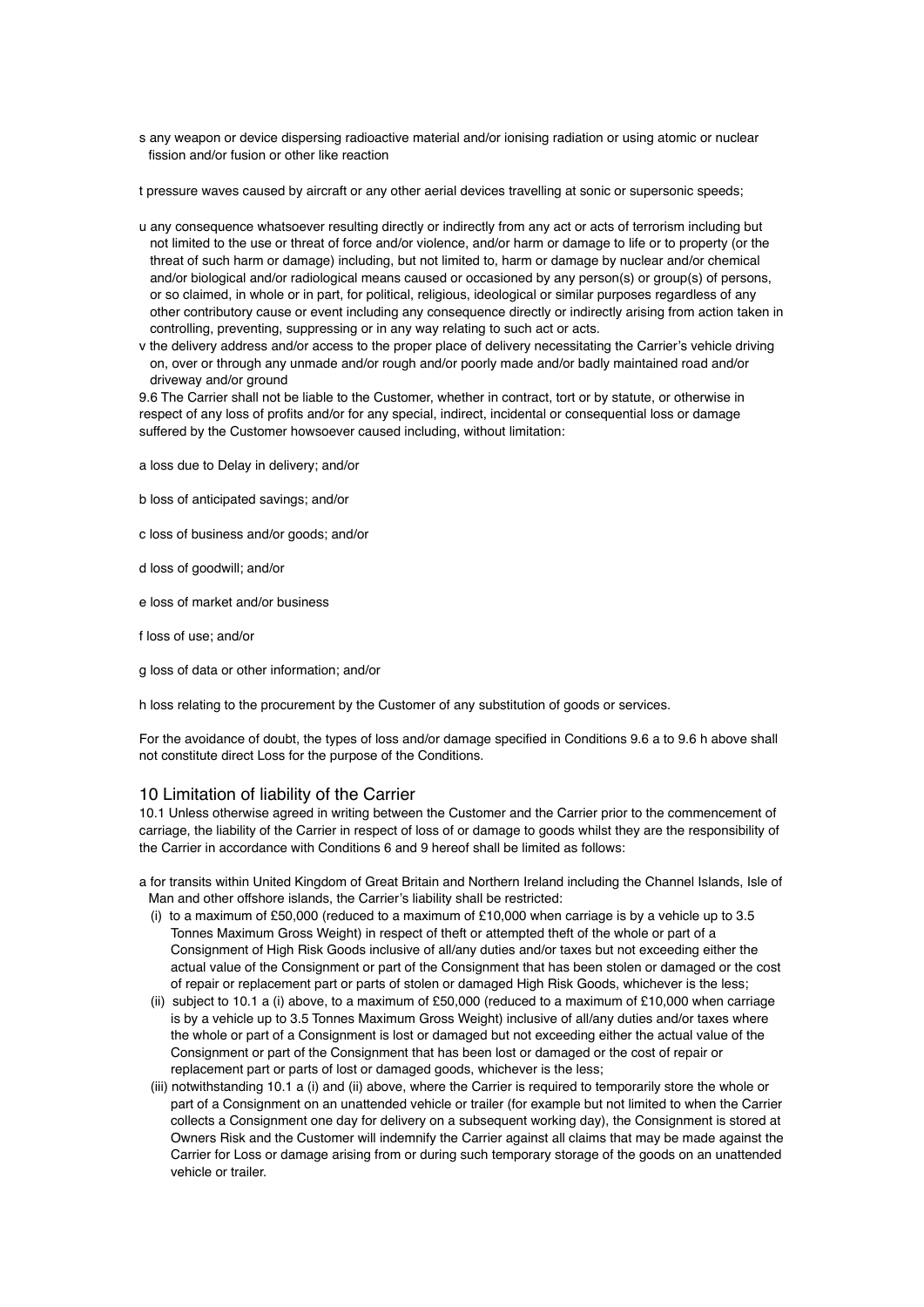b for the purpose of this Condition the value referred to is the valuation of the goods at the time they are accepted for carriage including all duties and taxes. Provided that no claim shall be accepted by the Carrier pending its receipt from the Customer of proof of the value of the Consignment or any part thereof.

10.2 The Carrier's liability for any Delay or consequential loss shall not exceed the amount of the claimant's bona fide loss or the amount of the carriage charges whichever shall be the smaller unless agreement has been made previously in writing between the Carrier and the Customer for a specific level of liability for such Delay or consequential loss.

10.3 For transits outside United Kingdom of Great Britain and Northern Ireland including the Channel Islands, Isle of Man and other offshore islands, the Carrier's liability shall be restricted to (i) where the Consignment is carried by road by the Carrier, the provisions of the Convention on the Contract for the International Carriage of Goods by Road signed at Geneva on 19th May 1956 ("the CMR Convention") subject to a limit to the Carrier's liability of £250,000 inclusive of all/any duties and/or taxes or (ii) where the Consignment is not carried by road by the Carrier, the amount of cover provided by the international agent or carrier chosen at the Carrier's absolute discretion. Details of such cover shall be provided to the Customer upon request. 10.4 Where carriage by air involves an ultimate destination or stop outside the country of origin the Warsaw Convention may apply. The Warsaw Convention governs and in most cases limits the liability of carriers in respect of Loss of or damage or Delay to cargo for the purpose of the Conditions the phrase "the Warsaw Convention" means (i) the Convention for the Unification of Certain Rules Relating to International Carriage by Air signed at Warsaw on 12th October 1929 or (ii) that Convention as amended or supplemented by any protocol or supplementary convention or (iii) the Montreal Convention 1999, whichever is applicable. Notwithstanding any clause to the contrary, international carriage by road may be subject to the provisions of the Convention on the Contract for the International Carriage of Goods by Road signed at Geneva on 19th May 1956 ("the CMR Convention").

## 11 Customer's indemnity to the Carrier

The Customer shall indemnify the Carrier against:

11.1 losses suffered by the Carrier arising from any negligent act, negligent omission, negligent misdirection or negligent misstatement by the Customer, Consignor or Consignee, its servants or agents;

11.2 claims of any nature for loss or damage resulting from the carriage of Dangerous Goods where the Customer's obligations in Condition 4 above have not been met;

11.3 claims of any nature for loss or damage resulting from the carriage of Excluded Goods unless the Carrier has agreed in writing to carry such goods at the specific request of the Customer prior to commencement of the transit and the Customer has agreed to reimburse the Carrier with all additional costs necessarily incurred by The Carrier as a direct result of the Carrier agreeing to carry such goods;

11.4 claims and demands of any nature in respect of loss of or damage to the goods made by any Third Party additional to or in excess of the limits of liability of the Carrier set out in Condition 10 above;

11.5 any claims made or penalties imposed by the Commissioners of Customs and Excise in respect of dutiable goods consigned in bond whether or not transit has ended or been suspended;

11.6 all costs and charges arising from delay and/or detention of the Carrier's driver and/or vehicle by authorities in any country including but not limited to customs and police authorities in that country and/or any fines claims made or penalties imposed upon the Carrier as a result of any missing, inadequate or incorrect import, export and/or other documentation provided to the Carrier by the Customer and/or by any other party on behalf of the Customer

11.7 claims and demands made by a Third Party attributable to lack of authority on the part of the Customer to enter into the Contract upon these Terms and Conditions.

## 12 Notification of claims

12.1 The Carrier shall not be liable for:

- a loss or damage of the whole of the Consignment unless a claim specifying the general nature thereof is submitted by the Customer to the Carrier in writing within 10 Days from the Carrier's responsibility for the Consignment having commenced in accordance with Condition 6.2 above and unless a detailed claim giving weight and value and date of collection are submitted by the Customer to the Carrier in writing within 10 Days from the Carrier's responsibility for the Consignment having ended or been deemed to have ended. A claim for loss or damage will not be accepted on the consignment note;
- b loss or damage of any part of a Consignment unless a claim specifying the general nature thereof is submitted by the Customer to the Carrier in writing within 5 Days from the Carrier's responsibility for the Consignment having ended in accordance with Condition 6.3 above and a detailed claim specifying the weight and value and date of collection and date of delivery are submitted in writing within 10 Days of the Carrier's responsibility having ended. A claim for loss or damage will not be accepted on the consignment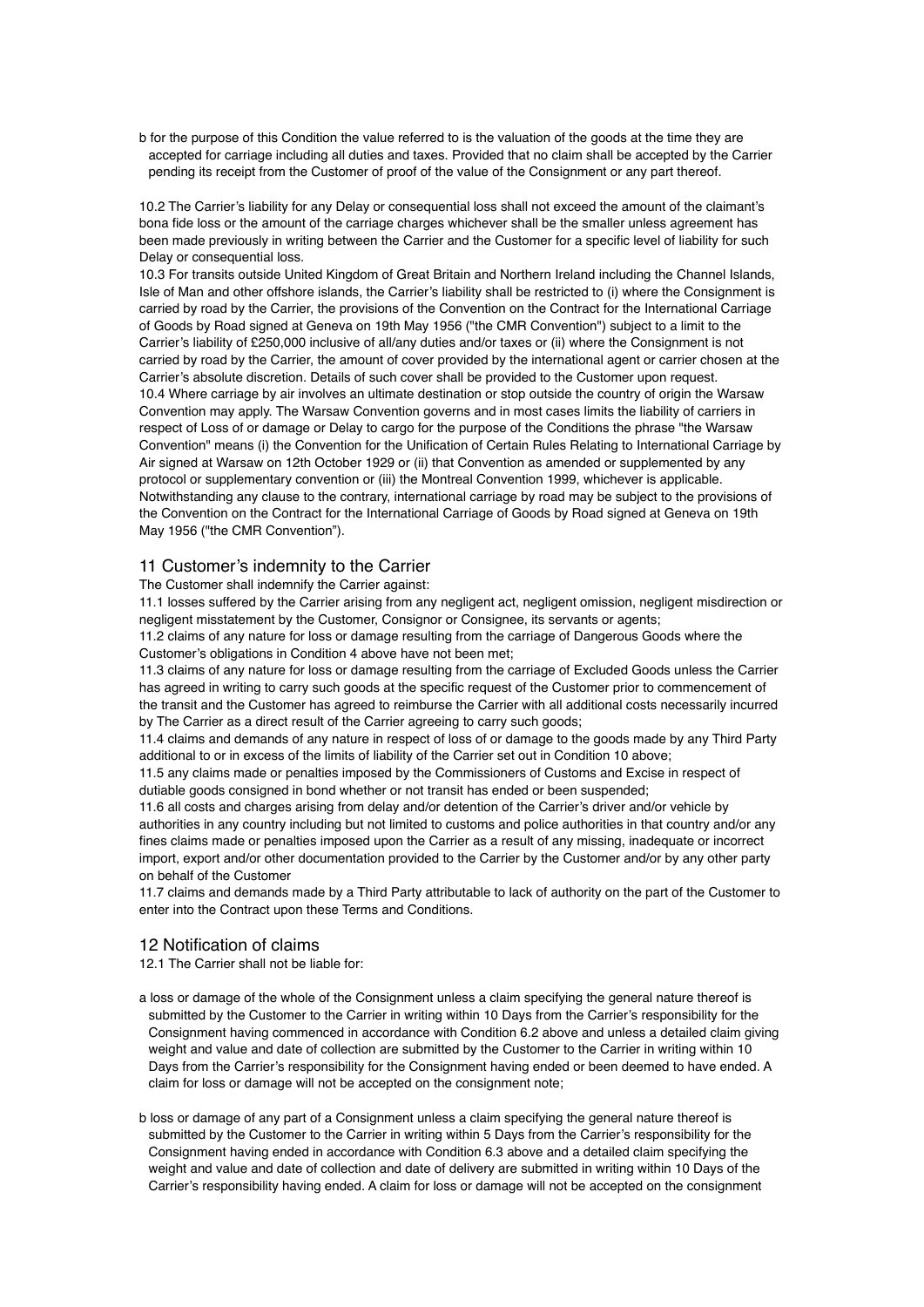note;

- c damage of any description unless the damaged goods are made available to the Carrier's representative for inspection for a reasonable period following notification of the claim;
- d Delay in delivery of whole or part of the Consignment unless the Carrier is informed in writing within 3 Days of the date by which the delivery should have been made. For the avoidance of doubt where no date for delivery has been agreed notification should be given within 42 Days of the Carrier's responsibility for the Consignment having commenced in accordance with Condition 6.2 above. A claim for Delay will not be accepted on the consignment note.
- 12.2 The Carrier shall not benefit from this exclusion of liability if the Customer provides evidence that:
- a in all the circumstances it was not reasonably possible so to advise the Carrier or make the damaged goods available for inspection within the specified time limits and;

b such advice was given at the first reasonable opportunity.

# 13 Lien and power of sale

13.1 All Consignments delivered to the Carrier for carriage are and will be received by the Carrier and held by it subject to a lien for all carriage charges due to the Carrier from the Customer for the carriage, storage rent and/or warehousing charge of the goods and other proper charges or expenses incurred in respect of or in connection with the carriage of the particular Consignment and all other goods which may have been carried by the Carrier for the Customer from time to time. If such a lien is not satisfied by payment within a reasonable time of the Carrier's demand for payment then the Carrier shall be entitled to invoke the power of sale set out in Condition 8 over the Customer's goods in the Carrier's possession. Such sale shall be subject to the provisions of Conditions 8.2 and 8.3 above.

13.2 The Carrier shall be entitled to charge to the Customer the cost of loading and unloading the goods whilst a lien is being exercised together with warehouse rent and any other expenses incurred during all periods during which the lien on the Consignment or any part of the Consignment is being asserted and all these Conditions shall continue to apply whilst the lien is being exercised.

13.3 If the Consignment is not the property of the Customer, the Customer warrants that he has the authority to grant to the Carrier a particular lien against the owner. The Carrier may hold the goods against the owner for any unpaid monies applicable to those goods only, but the Carrier may not sell or dispose of the goods in any way without the express consent of the owner.

## 14 Detention of Carrier's property

The Customer shall, except in the case of negligence by the Carrier, pay to the Carrier any cost or expense occasioned to it by the improper or excessive detention by the Consignor or Consignee of any vehicle, trailer, container, straps or covering belonging to or under the custody or control of the Carrier without prejudice to any rights of the Carrier against any Third Party in respect of such detention.

#### 15 Dispute resolution

15.1 The parties will attempt, in good faith, to resolve any dispute or claim arising out of or relating to the Conditions promptly through negotiations between the respective representatives of the parties who have authority to settle the same.

15.2 If the matter is not resolved through negotiation the parties may attempt to resolve the dispute or claim through an Alternative Dispute Resolution (ADR) procedure as recommended to the parties by the Centre for Effective Dispute Resolution (CEDR).

15.3 If the matter is not resolved by an ADR procedure or if either party will not or ceases to participate in an ADR procedure, the dispute may be referred to the arbitration of a single arbitrator or to an arbitrator appointed at the request of the parties by the President for the time being of the Chartered Institute of Arbitrators (CIArb). The apportionment of the cost of any such arbitration between the parties shall be in the discretion of the arbitrator. The arbitration shall, unless otherwise agreed, be held in the town wherein the Carrier has its main administrative office.

#### 16 Severance

If any provision of the Conditions is held by any court or competent authority to be invalid or unenforceable in whole or in part, the validity of the remainder of the Conditions and of such provision shall continue in full force and effect.

## 17 Governing law